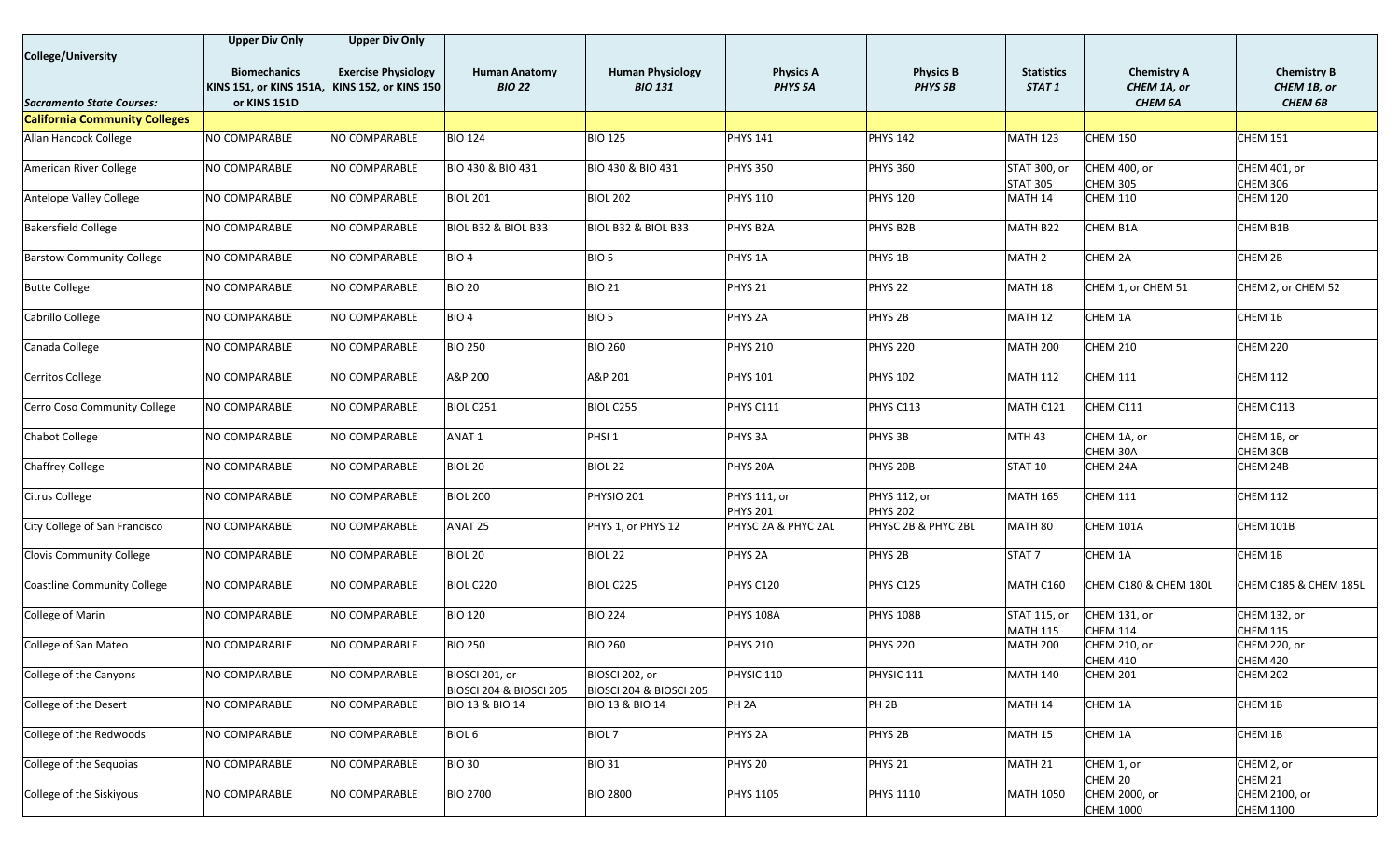|                                   | <b>Upper Div Only</b>         | <b>Upper Div Only</b>        |                                                      |                                       |                                  |                                  |                                 |                                        |                                      |
|-----------------------------------|-------------------------------|------------------------------|------------------------------------------------------|---------------------------------------|----------------------------------|----------------------------------|---------------------------------|----------------------------------------|--------------------------------------|
| College/University                |                               |                              |                                                      |                                       |                                  |                                  |                                 |                                        |                                      |
|                                   | <b>Biomechanics</b>           | <b>Exercise Physiology</b>   | <b>Human Anatomy</b>                                 | <b>Human Physiology</b>               | <b>Physics A</b>                 | <b>Physics B</b>                 | <b>Statistics</b>               | <b>Chemistry A</b>                     | <b>Chemistry B</b>                   |
| <b>Sacramento State Courses:</b>  | KINS 151, or KINS 151A,       | <b>KINS 152, or KINS 150</b> | <b>BIO 22</b>                                        | <b>BIO 131</b>                        | PHYS <sub>5A</sub>               | PHYS <sub>5B</sub>               | STAT 1                          | CHEM 1A, or                            | CHEM 1B, or                          |
| Columbia College                  | or KINS 151D<br>NO COMPARABLE | NO COMPARABLE                | <b>BIOL 10</b>                                       | <b>BIOL 60</b>                        | PHYS <sub>4A</sub>               | PHYS <sub>4B</sub>               | MATH <sub>2</sub>               | CHEM 6A<br>CHEM 2A & 2AL               | <b>CHEM 6B</b><br>CHEM 2B & CHEM 2BL |
|                                   |                               |                              |                                                      |                                       |                                  |                                  |                                 |                                        |                                      |
| Compton College                   | NO COMPARABLE                 | NO COMPARABLE                | <b>ANAT 132</b>                                      | <b>PHYO 131</b>                       | <b>PHYS 120</b>                  | <b>PHYS 122</b>                  | <b>MATH 150</b>                 | <b>CHEM 150</b>                        | <b>CHEM 152</b>                      |
| Contra Costa College              | NO COMPARABLE                 | NO COMPARABLE                | BIOSC <sub>132</sub>                                 | <b>BIOSC 134</b>                      | PHYS 120, or<br><b>PHYS 120H</b> | PHYS 121, or<br><b>PHYS 121H</b> | <b>MATH 164</b>                 | <b>CHEM 120</b>                        | <b>CHEM 121</b>                      |
| Copper Mountain College           | NO COMPARABLE                 | NO COMPARABLE                | <b>BI 22</b>                                         | <b>BI 223</b>                         | PH <sub>4A</sub>                 | PH <sub>4B</sub>                 | <b>MTH 14</b>                   | CH <sub>1</sub> A                      | CH <sub>1B</sub>                     |
| <b>Cosumnes River College</b>     | NO COMPARABLE                 | NO COMPARABLE                | <b>BIO 430 &amp; BIO 431</b>                         | BIO 430 & BIO 431                     | <b>PHYS 350</b>                  | <b>PHYS 360</b>                  | MATH 300, or<br><b>ECON 310</b> | CHEM 400, or<br><b>CHEM 305</b>        | CHEM 401, or<br><b>CHEM 306</b>      |
| <b>Crafton Hills College</b>      | NO COMPARABLE                 | NO COMPARABLE                | ANAT 150 & 151                                       | ANAT 150 & 151                        | PHYSIC 110                       | PHYSIC 111                       | <b>MATH 110</b>                 | CHEM 150, or                           | <b>CHEM 151</b>                      |
|                                   |                               |                              |                                                      |                                       |                                  |                                  |                                 | CHEM 150H                              |                                      |
| Cuesta College                    | NO COMPARABLE                 | NO COMPARABLE                | <b>BIO 205</b>                                       | <b>BIO 206</b>                        | <b>PHYS 205A</b>                 | <b>PHYS 205B</b>                 | MATH 236, or<br><b>MATH 247</b> | CHEM 201A                              | CHEM 201B                            |
| Cuyamaca College                  | NO COMPARABLE                 | NO COMPARABLE                | <b>BIO 140</b>                                       | <b>BIO 141</b>                        | <b>PHYC 130</b>                  | <b>PHYC 131</b>                  | <b>MATH 160</b>                 | <b>CHEM 141, or</b>                    | CHEM 142, or                         |
|                                   |                               |                              |                                                      |                                       |                                  |                                  |                                 | <b>CHEM 115</b>                        | <b>CHEM 116</b>                      |
| <b>Cypress College</b>            | NO COMPARABLE                 | NO COMPARABLE                | <b>BIOL 231 C</b>                                    | <b>BIOL 241 C</b>                     | <b>PHYS 201 C</b>                | <b>PHYS 202 C</b>                | <b>MATH 120 C</b>               | CHEM 111AC                             | CHEM 111BC                           |
| De Anza College                   | NO COMPARABLE                 | NO COMPARABLE                | <b>BIO 40A &amp; BIO 40B &amp;</b><br><b>BIO 40C</b> | BIO 40A & BIO 40B &<br><b>BIO 40C</b> | PHYS 2A & PHYS 2B                | PHYS 2B & PHYS 2C                | MATH 10                         | CHEM 1A & CHEM 1B                      | CHEM 1B & CHEM 1C                    |
| Diablo Valley College             | NO COMPARABLE                 | NO COMPARABLE                | BIOSC <sub>139</sub>                                 | <b>BIOSC 140</b>                      | <b>PHYS 120</b>                  | <b>PHYS 121</b>                  | <b>MATH 142</b>                 | CHEM 120,                              | CHEM 121,                            |
|                                   |                               |                              |                                                      |                                       |                                  |                                  |                                 | <b>CHEM 108</b>                        | <b>CHEM 109</b>                      |
| East Los Angeles College          | NO COMPARABLE                 | NO COMPARABLE                | ANAT 1, or<br>BIOL 20                                | PHYSIOL 1, or<br>BIOL 20              | PHYS <sub>6</sub>                | PHYS <sub>7</sub>                | MATH <sub>227</sub>             | CHEM 101                               | <b>CHEM 102</b>                      |
| El Camino College                 | NO COMPARABLE                 | NO COMPARABLE                | ANAT 32                                              | PHYS 31                               | PHYS <sub>2A</sub>               | PHYS <sub>2B</sub>               | <b>MATH 150</b>                 | CHEM 1A                                | CHEM 1B                              |
| Evergreen Valley College          | NO COMPARABLE                 | NO COMPARABLE                | BIOL 71                                              | BIOL 72                               | PHYS <sub>2A</sub>               | PHYS <sub>2B</sub>               | MATH 63                         | CHEM 1A                                | CHEM 1B                              |
| <b>Feather River College</b>      | NO COMPARABLE                 | NO COMPARABLE                | <b>BIOL 110</b>                                      | <b>BIOL 112</b>                       | <b>PHYS 102</b>                  | <b>PHYS 104</b>                  | <b>MATH 202</b>                 | <b>CHEM 102</b>                        | <b>CHEM 104</b>                      |
| Folsom Lake College               | NO COMPARABLE                 | NO COMPARABLE                | <b>BIO 430 &amp; BIO 431</b>                         | BIO 430 & BIO 431                     | <b>PHYS 350</b>                  | <b>PHYS 360</b>                  | <b>STAT 300</b>                 | <b>CHEM 400, or</b><br><b>CHEM 305</b> | CHEM 401, or<br><b>CHEM 306</b>      |
| Foothill College                  | NO COMPARABLE                 | NO COMPARABLE                | <b>BIO 40A &amp; BIO 40B &amp;</b><br><b>BIO 40C</b> | BIO 40A & BIO 40B &<br><b>BIO 40C</b> | PHYS 2A & PHYS 2B                | PHYS 2B & PHYS 2C                | MATH 10                         | CHEM 1A & CHEM 1B                      | CHEM 1B & CHEM 1C                    |
| Fresno City College               | NO COMPARABLE                 | NO COMPARABLE                | <b>BIO 20</b>                                        | <b>BIO 22</b>                         | PHYS <sub>2A</sub>               | PHYS <sub>2B</sub>               | MATH 11                         | CHEM 1A                                | CHEM 1B                              |
| <b>Fullerton College</b>          | NO COMPARABLE                 | NO COMPARABLE                | ANAT 231 F                                           | ANAT 240 F                            | <b>PHYS 205 F</b>                | <b>PHYS 206 F</b>                | <b>MATH 120 F</b>               | CHEM 111AF                             | CHEM 111BF                           |
| Gavilan College                   | NO COMPARABLE                 | NO COMPARABLE                | BIO <sub>7</sub>                                     | BIO <sub>9</sub>                      | PHYS <sub>2A</sub>               | PHYS <sub>2B</sub>               | MATH <sub>5</sub>               | CHEM 1A                                | CHEM 1B                              |
| <b>Glendale Community College</b> | NO COMPARABLE                 | NO COMPARABLE                | <b>BIOL 120</b>                                      | <b>BIOL 121</b>                       | <b>PHYS 105</b>                  | <b>PHYS 106</b>                  | <b>MATH 136</b>                 | CHEM 101, or                           | CHEM 102, or                         |
| Golden West College               | <b>NO COMPARABLE</b>          | NO COMPARABLE                | BIOL G220                                            | <b>BIOL G225</b>                      | PHYS G120                        | PHYS G125                        | MATH G160                       | <b>CHEM 120</b><br>CHEM G180           | <b>CHEM 121</b><br>CHEM G185         |
| Grossmont                         | NO COMPARABLE                 | NO COMPARABLE                | <b>BIO 144 &amp; BIO 145</b>                         | BIO 144 & BIO 145                     | <b>PHYC 130</b>                  | <b>PHYC 131</b>                  | <b>MATH 160</b>                 | <b>CHEM 141, or</b>                    | CHEM 142, or                         |
|                                   |                               |                              |                                                      |                                       |                                  |                                  |                                 | <b>CHEM 115</b>                        | <b>CHEM 116</b>                      |
| Hartnell Junior College           | NO COMPARABLE                 | NO COMPARABLE                | BIO <sub>5</sub>                                     | <b>BIO 6 &amp; BIO 6L</b>             | PHY <sub>2A</sub>                | PHY 2B                           | MATH 13                         | CHM 1A                                 | CHM 1B                               |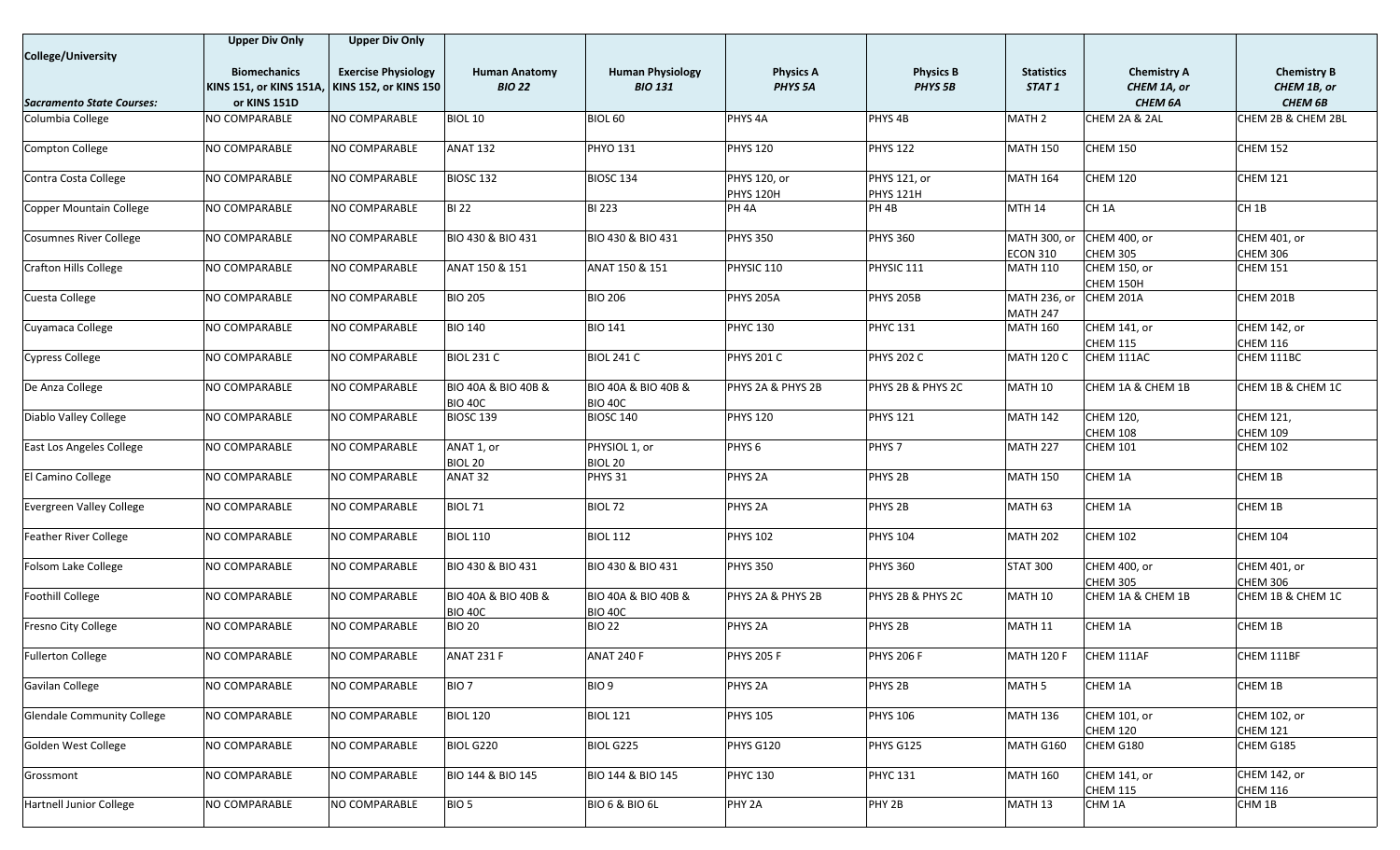|                                  | <b>Upper Div Only</b>   | <b>Upper Div Only</b>        |                                                |                                                |                        |                        |                                        |                                        |                                        |
|----------------------------------|-------------------------|------------------------------|------------------------------------------------|------------------------------------------------|------------------------|------------------------|----------------------------------------|----------------------------------------|----------------------------------------|
| <b>College/University</b>        |                         |                              |                                                |                                                |                        |                        |                                        |                                        |                                        |
|                                  | <b>Biomechanics</b>     | <b>Exercise Physiology</b>   | <b>Human Anatomy</b>                           | <b>Human Physiology</b>                        | <b>Physics A</b>       | <b>Physics B</b>       | <b>Statistics</b>                      | <b>Chemistry A</b>                     | <b>Chemistry B</b>                     |
|                                  | KINS 151, or KINS 151A, | <b>KINS 152, or KINS 150</b> | <b>BIO 22</b>                                  | <b>BIO 131</b>                                 | PHYS <sub>5A</sub>     | PHYS <sub>5B</sub>     | STAT 1                                 | CHEM 1A, or                            | CHEM 1B, or                            |
| <b>Sacramento State Courses:</b> | or KINS 151D            |                              |                                                |                                                |                        |                        |                                        | <b>CHEM 6A</b>                         | <b>CHEM 6B</b>                         |
| Imperial Valley College          | NO COMPARABLE           | NO COMPARABLE                | <b>BIOL 200 &amp; BIOL 202,</b><br>or BIOL 204 | <b>BIOL 200 &amp; BIOL 202,</b><br>or BIOL 206 | <b>PHYS 200</b>        | <b>PHYS 202</b>        | <b>MATH 119</b>                        | <b>CHEM 200</b>                        | <b>CHEM 202</b>                        |
| Irvine Valley College            | NO COMPARABLE           | NO COMPARABLE                | <b>BIO 11</b>                                  | <b>BIO 12</b>                                  | PHYS <sub>2A</sub>     | PHYS <sub>2B</sub>     | MATH 10                                | CHEM 1A                                | CHEM 1B                                |
| Lake Tahoe Community College     | NO COMPARABLE           | NO COMPARABLE                | <b>BIO 203 &amp; BIO 204</b>                   | BIO 204 & BIO 205                              | PHYS 104 & PHYS 105    | PHYS 105 & PHYS 106    | MATH 201                               | CHM 101 & CHM 102                      | CHM 102 & CHM 103                      |
| <b>Laney College</b>             | NO COMPARABLE           | NO COMPARABLE                | <b>BIOL 20A &amp; BIO 20B</b>                  | <b>BIOL 20A &amp; BIO 20B</b>                  | PHYS 3A                | PHYS 3B                | MATH <sub>13</sub>                     | CHEM 1A                                | CHEM 1B                                |
| Las Positas College              | NO COMPARABLE           | NO COMPARABLE                | BIO 7A & BIO 7B                                | <b>BIO 7A &amp; BIO 7B</b>                     | PHYS <sub>2A</sub>     | PHYS <sub>2B</sub>     | MATH 40                                | CHEM 1A, or                            | CHEM 1B, or                            |
| Lassen College                   | NO COMPARABLE           | NO COMPARABLE                | BIO 25 & BIO 26                                | BIO 25 & BIO 26                                | PHYS <sub>2A</sub>     | PHYS <sub>2B</sub>     | MATH 40                                | CHEM 30A<br>CHEM 1A                    | CHEM 30B<br>CHEM 1B                    |
| Long Beach City College          | NO COMPARABLE           | NO COMPARABLE                | ANAT <sub>1</sub>                              | PHYSI <sub>1</sub>                             | PHYS <sub>2A</sub>     | PHYS <sub>2B</sub>     | STAT <sub>1</sub>                      | CHEM 1A                                | CHEM 1B                                |
| Los Angeles City College         | NO COMPARABLE           | NO COMPARABLE                | ANAT <sub>1</sub>                              | PHYSIO <sub>1</sub>                            | PHYS <sub>6</sub>      | PHYS <sub>7</sub>      | <b>MATH 225</b>                        | <b>CHEM 101</b>                        | <b>CHEM 102</b>                        |
| Los Angeles Harbor College       | NO COMPARABLE           | NO COMPARABLE                | ANAT 1                                         | PHYSIO <sub>1</sub>                            | PHYS <sub>6</sub>      | PHYS <sub>7</sub>      | MATH 227                               | CHEM 101                               | <b>CHEM 102</b>                        |
|                                  |                         |                              |                                                |                                                |                        |                        |                                        |                                        |                                        |
| Los Angeles Mission College      | NO COMPARABLE           | NO COMPARABLE                | ANAT <sub>1</sub>                              | PHYSIO <sub>1</sub>                            | PHYS <sub>6</sub>      | PHYS <sub>7</sub>      | <b>MATH 225, or</b><br><b>MATH 227</b> | <b>CHEM 101</b>                        | <b>CHEM 102</b>                        |
| Los Angeles Pierce College       | NO COMPARABLE           | NO COMPARABLE                | ANAT <sub>1</sub>                              | PHYSIO 1 or                                    | PHYSICS 6 or           | PHYSICS 7 or           | MATH 227 or                            | <b>CHEM 101</b>                        | <b>CHEM 102</b>                        |
|                                  |                         |                              |                                                | PHYSIO 8 & 9                                   | PHYSICS 66             | PHYSICS 67             | STAT <sub>1</sub>                      |                                        |                                        |
| Los Angeles Southwest College    | NO COMPARABLE           | NO COMPARABLE                | ANAT 1, or<br>BIOL 20                          | PHYSIOL 1, or<br>BIOL 20                       | PHYS <sub>6</sub>      | PHYS <sub>7</sub>      | <b>MATH 225</b>                        | <b>CHEM 101</b>                        | <b>CHEM 102</b>                        |
| Los Angeles Trade-Tech College   | NO COMPARABLE           | NO COMPARABLE                | ANAT 1, or                                     | PHYSIOL 1, or                                  | PHYS <sub>6</sub>      | PHYS <sub>7</sub>      | <b>MATH 225</b>                        | <b>CHEM 101</b>                        | <b>CHEM 102</b>                        |
| Los Angeles Valley College       | NO COMPARABLE           | NO COMPARABLE                | BIOL 20<br>ANAT 1                              | BIOL 20<br>PHYSIOL 1                           | PHYS <sub>6</sub>      | PHYS <sub>7</sub>      | <b>STAT 101</b>                        | <b>CHEM 101</b>                        | <b>CHEM 102</b>                        |
| Los Medanos College              | NO COMPARABLE           | NO COMPARABLE                | BIOSC <sub>40</sub>                            | BIOSC <sub>45</sub>                            | PHYS 35                | PHYS 36                | MATH 34                                | CHEM 25                                | CHEM 26                                |
|                                  |                         |                              |                                                |                                                |                        |                        |                                        |                                        |                                        |
| Mendocino College                | NO COMPARABLE           | NO COMPARABLE                | <b>BIO 230</b>                                 | <b>BIO 231</b>                                 | <b>PHY 210</b>         | <b>PHY 211</b>         | <b>MTH 220</b>                         | <b>CHEM 250, or</b><br><b>CHEM 200</b> | <b>CHEM 251, or</b><br><b>CHEM 202</b> |
| <b>Merced College</b>            | NO COMPARABLE           | NO COMPARABLE                | <b>BIO 16</b>                                  | <b>BIO 18</b>                                  | PHYS <sub>2A</sub>     | PHYS <sub>2B</sub>     | MATH 10                                | CHEM 4A, or                            | CHEM 4B, or                            |
|                                  |                         |                              |                                                |                                                |                        |                        |                                        | CHEM 2A                                | CHEM 2B                                |
| Merritt College                  | NO COMPARABLE           | NO COMPARABLE                | BIO 2, or                                      | BIO 4, or                                      | PHYS <sub>2A</sub>     | PHYS <sub>2B</sub>     | MATH 13                                | CHEM 1A, or                            | CHEM 1B, or                            |
| MiraCosta College                | NO COMPARABLE           | NO COMPARABLE                | <b>BIO 20A &amp; 20B</b><br>BIO 210, or        | <b>BIO 20A &amp; 20B</b><br><b>BIO 220</b>     | <b>PHYS 111</b>        | <b>PHYS 112</b>        | <b>MATH 103</b>                        | Chem 30A<br>CHEM 110, or               | CHEM 30B<br>CHEM 111, or               |
|                                  |                         |                              | <b>BIO 210H</b>                                |                                                |                        |                        |                                        | <b>CHEM 100</b>                        | <b>CHEM 102</b>                        |
| <b>Mission College</b>           | NO COMPARABLE           | NO COMPARABLE                | <b>BIO 47</b>                                  | <b>BIO 48</b>                                  | PHYS <sub>2A</sub>     | PHYS <sub>2B</sub>     | MATH 10                                | CHEM 1A                                | CHEM 1B                                |
| Modesto Junior College           | NO COMPARABLE           | NO COMPARABLE                | <b>ANAT 125</b>                                | <b>PHYSO 101</b>                               | <b>PHYS 142</b>        | <b>PHYS 143</b>        | MATH 134                               | CHEM 101, or                           | CHEM 102, or                           |
| Monterey Peninsula College       | NO COMPARABLE           | NO COMPARABLE                | ANAT 1 & ANAT 2                                | PHSO 1 & PHSO 2                                | <b>PHYS 2A</b>         | PHYS <sub>2B</sub>     | <b>MATH 160</b>                        | <b>CHEM 143</b><br>CHEM 1A, or         | <b>CHEM 144</b><br>CHEM 1B, or         |
|                                  |                         |                              |                                                |                                                |                        |                        |                                        | Chem 30A                               | CHEM 30B                               |
| Moorpark College                 | NO COMPARABLE           | NO COMPARABLE                | ANAT M1                                        | PHSO M1                                        | <b>PHYS M10A &amp;</b> | <b>PHYS M10B &amp;</b> | MATH M15                               | CHEM M1A, or                           | CHEM M1B, or                           |
|                                  |                         |                              |                                                |                                                | PHYS M10AL             | PHYS M10BL             |                                        | CHEM M12                               | CHEM M13                               |
| Moreno Valley College            | NO COMPARABLE           | NO COMPARABLE                | AMY 2A & AMY 2B                                | AMY 2A & AMY 2B                                | PHY 2A                 | PHY 2B                 | MATH 12                                | CHEM 1A                                | CHEM 1B                                |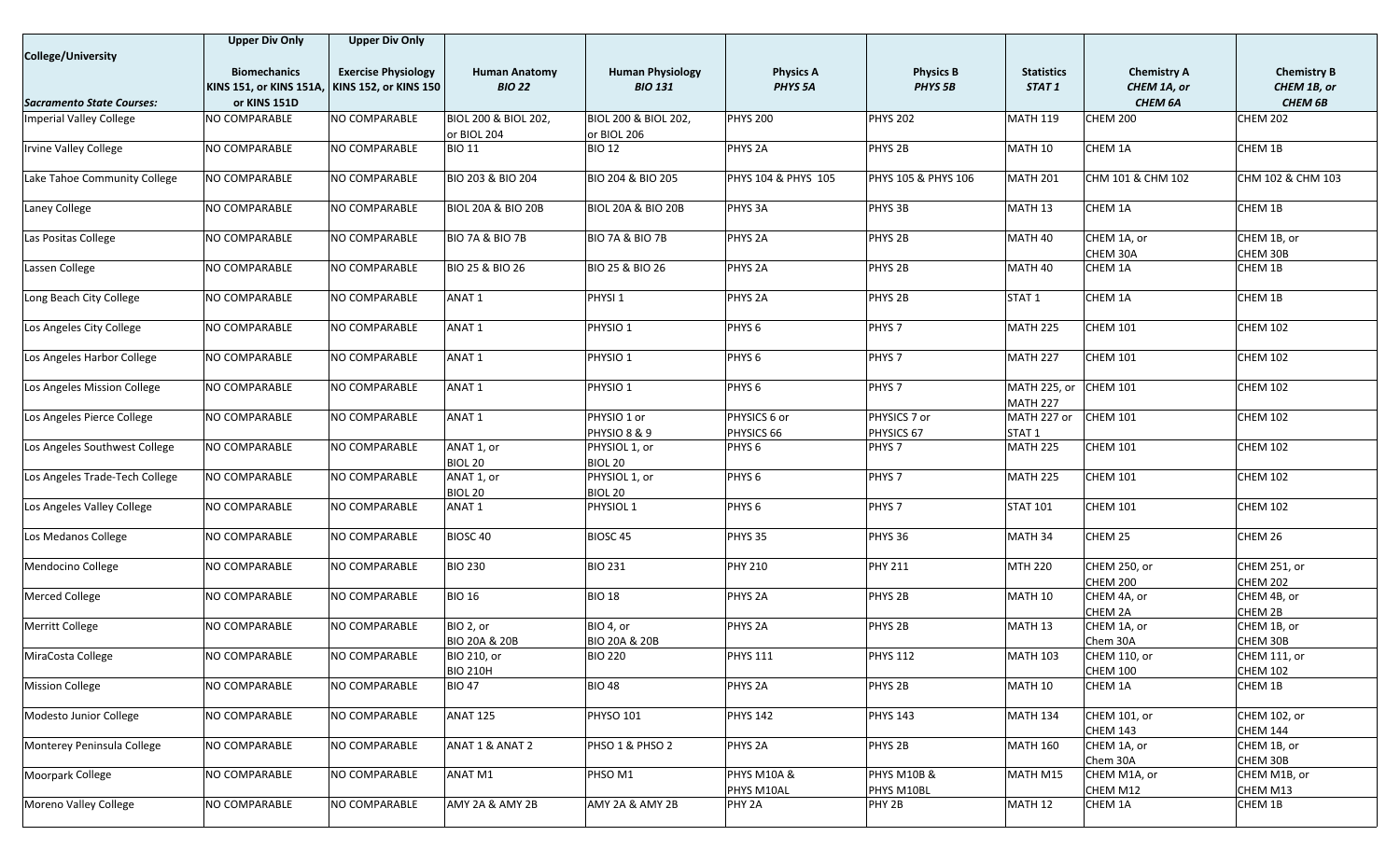|                                  | <b>Upper Div Only</b>          | <b>Upper Div Only</b>        |                                  |                                  |                       |                                  |                    |                                 |                      |
|----------------------------------|--------------------------------|------------------------------|----------------------------------|----------------------------------|-----------------------|----------------------------------|--------------------|---------------------------------|----------------------|
| <b>College/University</b>        |                                |                              |                                  |                                  |                       |                                  |                    |                                 |                      |
|                                  | <b>Biomechanics</b>            | <b>Exercise Physiology</b>   | <b>Human Anatomy</b>             | <b>Human Physiology</b>          | <b>Physics A</b>      | <b>Physics B</b>                 | <b>Statistics</b>  | <b>Chemistry A</b>              | <b>Chemistry B</b>   |
|                                  | <b>KINS 151, or KINS 151A,</b> | <b>KINS 152, or KINS 150</b> | <b>BIO 22</b>                    | <b>BIO 131</b>                   | <b>PHYS 5A</b>        | PHYS <sub>5B</sub>               | STAT 1             | CHEM 1A, or                     | CHEM 1B, or          |
| <b>Sacramento State Courses:</b> | or KINS 151D                   |                              |                                  |                                  |                       |                                  |                    | CHEM 6A                         | <b>CHEM 6B</b>       |
| Mount San Antonio College        | NO COMPARABLE                  | NO COMPARABLE                | ANAT 35                          | ANAT 36                          | PHYS 2AG              | PHYS 2BG                         | <b>MATH 110</b>    | CHEM 50, or                     | CHEM 51, or          |
|                                  |                                |                              |                                  |                                  |                       |                                  |                    | CHEM 10                         | CHEM 20              |
| Mount San Jacinto College        | NO COMPARABLE                  | NO COMPARABLE                | A&P 101 & A&P 102                | A&P 101 & A&P 102                | PHYSICS 101, or       | PHYSICS 102, or                  | <b>MATH 140</b>    | <b>CHEM 101</b>                 | <b>CHEM 102</b>      |
|                                  |                                |                              |                                  |                                  | PHYSICS 201           | PHYSICS 202                      |                    |                                 |                      |
| Napa Valley College              | NO COMPARABLE                  | NO COMPARABLE                | <b>BIOL 218</b>                  | <b>BIOL 219</b>                  | <b>PHYS 120</b>       | <b>PHYS 121</b>                  | <b>MATH 232</b>    | <b>CHEM 120, or</b>             | CHEM 121, or         |
|                                  |                                |                              |                                  |                                  |                       |                                  |                    | <b>CHEM 110</b>                 | <b>CHEM 111</b>      |
| Norco College                    | NO COMPARABLE                  | NO COMPARABLE                | AMY 2A & AMY 2B                  | AMY 2A & AMY 2B                  | PHYS <sub>2A</sub>    | PHYS <sub>2B</sub>               | <b>MATH 12</b>     | CHEM 1A                         | CHEM 1B              |
|                                  |                                |                              |                                  |                                  |                       |                                  |                    |                                 |                      |
| <b>Ohlone College</b>            | NO COMPARABLE                  | NO COMPARABLE                | <b>BIOL 103A &amp; BIOL 103B</b> | <b>BIOL 103A &amp; BIOL 103B</b> | <b>PHYS 120</b>       | <b>PHYS 121</b>                  | <b>MATH 159</b>    | CHEM 101A                       | CHEM 101B            |
| Orange Coast College             | NO COMPARABLE                  | NO COMPARABLE                | <b>BIO A220</b>                  | <b>BIO A225</b>                  | PHYSICS A120          | PHYSICS A125                     | <b>MATH A160</b>   | CHEM A180                       | CHEM A185            |
|                                  |                                |                              |                                  |                                  |                       |                                  |                    |                                 |                      |
| <b>Oxnard College</b>            | NO COMPARABLE                  | NO COMPARABLE                | ANAT R101                        | PHSO R101                        | <b>PHYS R101</b>      | <b>PHYS R102</b>                 | <b>MATH R105</b>   | CHEM R120                       | CHEM R122            |
|                                  |                                |                              |                                  |                                  |                       |                                  |                    |                                 |                      |
| Palamar College                  | NO COMPARABLE                  | NO COMPARABLE                | ZOO 200                          | ZOO 203                          | <b>PHYS 120</b>       | <b>PHYS 121</b>                  | <b>MATH 120</b>    | CHEM 110 & CHEM 110L            | CHEM 115 & CHEM 115L |
|                                  |                                |                              |                                  |                                  |                       |                                  |                    |                                 |                      |
| Pasadena City College            | NO COMPARABLE                  | NO COMPARABLE                | ANAT 25                          | PYSO <sub>1</sub>                | PHYS <sub>2A</sub>    | PHYS <sub>2B</sub>               | STAT 50            | CHEM 1A, or                     | CHEM 1B, or          |
|                                  |                                |                              |                                  |                                  |                       |                                  |                    | CHEM 2A                         | CHEM 2B              |
| Porterville College              | NO COMPARABLE                  | NO COMPARABLE                | ANAT P110                        | PHYL P101                        | PHYS P102A            | PHYS P102B                       | MATH P122          | CHEM P101A                      | CHEM P101B           |
|                                  |                                |                              |                                  |                                  |                       |                                  |                    |                                 |                      |
| <b>Reedley College</b>           | NO COMPARABLE                  | NO COMPARABLE                | <b>BIO 20</b>                    | <b>BIO 22</b>                    | PHYS <sub>2A</sub>    | PHYS <sub>2B</sub>               | MATH 7, or         | CHEM 1A                         | CHEM 1B              |
|                                  |                                |                              |                                  |                                  |                       |                                  | STAT <sub>7</sub>  |                                 |                      |
| Rio Hondo College                | NO COMPARABLE                  | NO COMPARABLE                | <b>BIO 125</b>                   | <b>BIO 225</b>                   | <b>PHY 150</b>        | <b>PHY 160</b>                   | <b>MATH 130</b>    | <b>CHEM 130</b>                 | <b>CHEM 140</b>      |
|                                  |                                |                              |                                  |                                  |                       |                                  |                    |                                 |                      |
| <b>Riverside City College</b>    | NO COMPARABLE                  | NO COMPARABLE                | AMY 2A & AMY 2B                  | AMY 2A & AMY 2B                  | PHYS <sub>2A</sub>    | PHYS <sub>2B</sub>               | MATH 12            | CHEM 1A                         | CHEM 1B              |
| Sacramento City College          | NO COMPARABLE                  | NO COMPARABLE                | <b>BIO 430 &amp; BIO 431</b>     | BIO 430 & BIO 431                | <b>PHYS 350</b>       | <b>PHYS 360</b>                  | STAT 300, or       | CHEM 400, or                    | CHEM 401, or         |
|                                  |                                |                              |                                  |                                  |                       |                                  | <b>STAT 480</b>    | <b>CHEM 305</b>                 | CHEM 306             |
| Saddleback College               | NO COMPARABLE                  | NO COMPARABLE                | <b>BIO 11</b>                    | <b>BIO 12</b>                    | PHYS <sub>2A</sub>    | PHYS <sub>2B</sub>               | MATH 10            | CHEM 1A                         | CHEM 1B              |
|                                  |                                |                              |                                  |                                  |                       |                                  |                    |                                 |                      |
| San Bernardino Valley College    | NO COMPARABLE                  | NO COMPARABLE                | BIO 260, or                      | BIO 261, or                      | PHYS 150A, or         | PHYS 150B, or                    | <b>MATH 108</b>    | CHEM 150                        | <b>CHEM 151</b>      |
|                                  |                                |                              | BIO 250 & BIO 251                | BIO 250 & BIO 251                | <b>PHYS 200</b>       | <b>PHYS 201</b>                  |                    |                                 |                      |
| San Diego City College           | NO COMPARABLE                  | NO COMPARABLE                | <b>BIOL 230</b>                  | <b>BIOL 235</b>                  | PHYS 125, or          | PHYS 126, or                     | MATH 119, or       | CHEM 200 & CHEM 200L            | CHEM 201 & CHEM 201L |
|                                  |                                |                              |                                  |                                  | PHYS 180A & PHYS 181A | <b>PHYS 180B &amp; PHYS 181B</b> | <b>MATH 115</b>    |                                 |                      |
| San Diego Mesa College           | NO COMPARABLE                  | NO COMPARABLE                | <b>BIOL 230</b>                  | <b>BIOL 235</b>                  | <b>PHYS 125</b>       | <b>PHYS 126</b>                  | MATH 119, or       | <b>CHEM 200 &amp; CHEM 200L</b> | CHEM 201 & CHEM 201L |
|                                  |                                |                              |                                  |                                  |                       |                                  | <b>MATH 115</b>    |                                 |                      |
| San Diego Miramar College        | NO COMPARABLE                  | NO COMPARABLE                | <b>BIOL 230</b>                  | <b>BIOL 235</b>                  | PHYS 125              | <b>PHYS 126</b>                  | <b>MATH 119</b>    | CHEM 200 & CHEM 200L            | CHEM 201 & CHEM 201L |
|                                  |                                |                              |                                  |                                  |                       |                                  |                    |                                 |                      |
| San Joaquin Delta College        | NO COMPARABLE                  | NO COMPARABLE                | <b>BIO 31</b>                    | <b>BIO 32</b>                    | PHYS <sub>2A</sub>    | PHYS <sub>2B</sub>               | MATH <sub>12</sub> | CHEM 1A, or                     | CHEM 1B, or          |
|                                  |                                |                              |                                  |                                  |                       |                                  |                    | CHEM 3A                         | CHEM 3B              |
| San Jose City College            | NO COMPARABLE                  | NO COMPARABLE                | <b>BIOL 71</b>                   | BIOL 72                          | PHYS <sub>2A</sub>    | PHYS <sub>2B</sub>               | MATH 63            | CHEM 1A                         | CHEM 1B              |
| Santa Ana College                | NO COMPARABLE                  | NO COMPARABLE                | <b>BIO 239</b>                   | <b>BIO 249</b>                   | <b>PHYS 210</b>       | <b>PHYS 211</b>                  | <b>MATH 219</b>    | <b>CHEM 219</b>                 | <b>CHEM 229</b>      |
|                                  |                                |                              |                                  |                                  |                       |                                  |                    |                                 |                      |
| Santa Barbara City College       | NO COMPARABLE                  | NO COMPARABLE                | <b>BMS 107</b>                   | <b>BMS 108</b>                   | PHYS 105, or          | PHYS 106, or                     | MATH 117, or       | <b>CHEM 155</b>                 | <b>CHEM 156</b>      |
|                                  |                                |                              |                                  |                                  | <b>PHYS 110</b>       | <b>PHYS 111</b>                  | <b>MATH 117H</b>   |                                 |                      |
| Santa Monica College             | NO COMPARABLE                  | NO COMPARABLE                | ANAT <sub>1</sub>                | PHYS <sub>3</sub>                | PHYSC 6, or           | PHYSC 7, or                      | MATH 52            | CHEM 11                         | CHEM 12              |
|                                  |                                |                              |                                  |                                  | PHYSC <sub>8</sub>    | <b>PHYSC9</b>                    |                    |                                 |                      |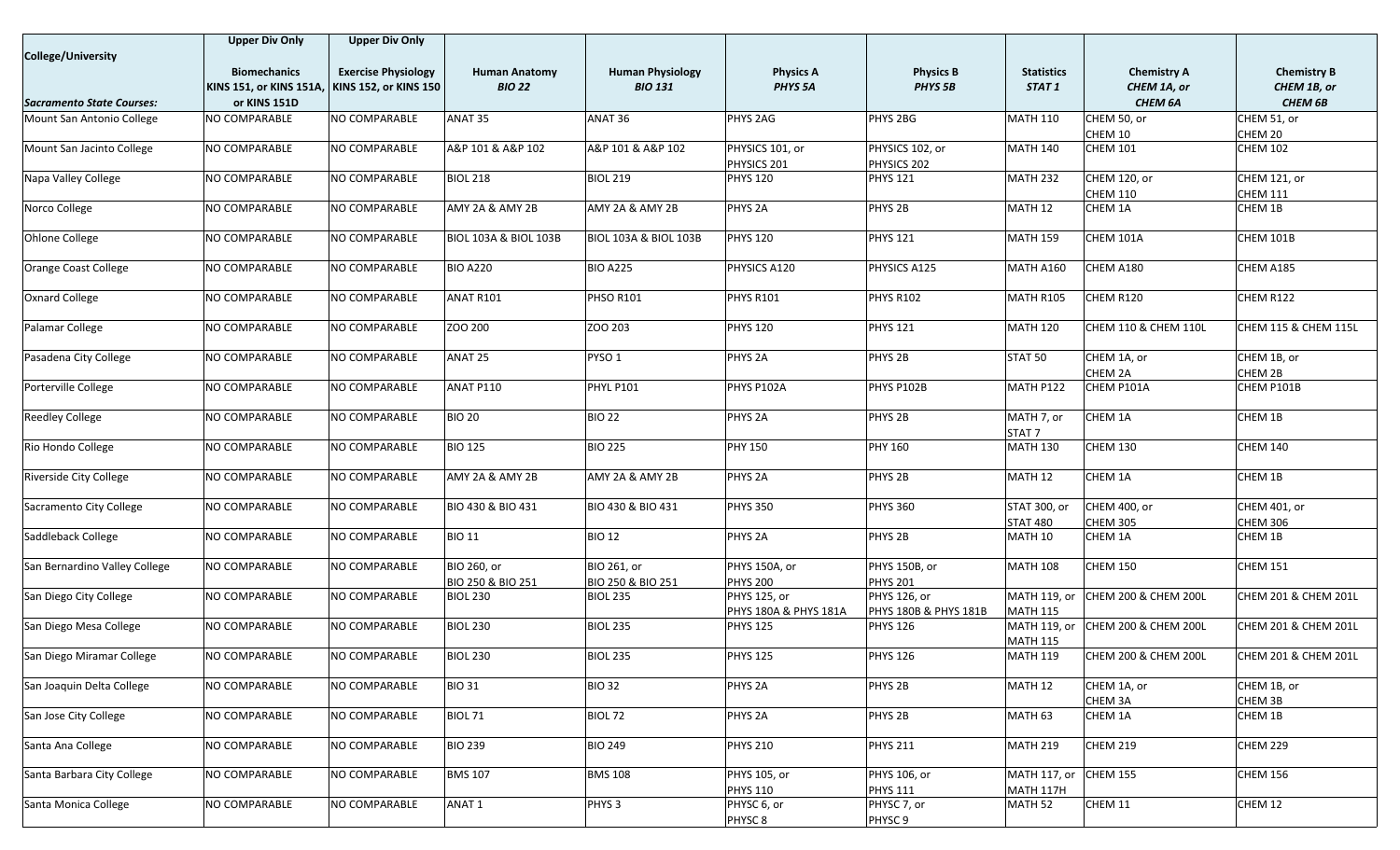|                                      | <b>Upper Div Only</b>   | <b>Upper Div Only</b>      |                                |                                |                       |                                |                   |                        |                        |
|--------------------------------------|-------------------------|----------------------------|--------------------------------|--------------------------------|-----------------------|--------------------------------|-------------------|------------------------|------------------------|
| <b>College/University</b>            |                         |                            |                                |                                |                       |                                |                   |                        |                        |
|                                      | <b>Biomechanics</b>     | <b>Exercise Physiology</b> | <b>Human Anatomy</b>           | <b>Human Physiology</b>        | <b>Physics A</b>      | <b>Physics B</b>               | <b>Statistics</b> | <b>Chemistry A</b>     | <b>Chemistry B</b>     |
|                                      | KINS 151, or KINS 151A, | KINS 152, or KINS 150      | <b>BIO 22</b>                  | <b>BIO 131</b>                 | PHYS <sub>5A</sub>    | PHYS <sub>5B</sub>             | STAT <sub>1</sub> | CHEM 1A, or            | CHEM 1B, or            |
| <b>Sacramento State Courses:</b>     | or KINS 151D            |                            |                                |                                |                       |                                |                   | <b>CHEM 6A</b>         | <b>CHEM 6B</b>         |
| Santa Rosa Junior College            | NO COMPARABLE           | NO COMPARABLE              | ANAT <sub>1</sub>              | PHYSIO <sub>1</sub>            | PHYS 20 & PHYS 20L    | PHYS 21 & PHYS 21L             | MATH 15           | CHEM 1A, or            | CHEM 1B, or            |
|                                      |                         |                            |                                |                                |                       |                                |                   | CHEM 4A                | CHEM 4B                |
| Shasta College                       | NO COMPARABLE           | NO COMPARABLE              | ANAT <sub>1</sub>              | PHY <sub>1</sub>               | PHYS <sub>2A</sub>    | PHYS <sub>2B</sub>             | MATH 14           | CHEM 1A, or            | CHEM 1B, or            |
|                                      |                         |                            |                                |                                |                       |                                |                   | CHEM 2A                | CHEM 2B                |
| Sierra College                       | NO COMPARABLE           | NO COMPARABLE              | BIO 5, or                      | BIO 6, or                      | PHYS 105 & PHYS 105L  | PHYS 110 & PHYS 110L           | MATH 13           | CHEM 1A, or            | CHEM 1B, or            |
|                                      |                         |                            | <b>BIO 7A &amp; BIO 7B</b>     | <b>BIO 7A &amp; BIO 7B</b>     |                       |                                |                   | CHEM 2A                | CHEM 2B                |
| <b>Skyline College</b>               | NO COMPARABLE           | NO COMPARABLE              | <b>BIOL 250</b>                | <b>BIOL 260</b>                | <b>PHYS 210</b>       | <b>PHYS 220</b>                | <b>MATH 200</b>   | <b>CHEM 210</b>        | <b>CHEM 220</b>        |
|                                      |                         |                            |                                |                                |                       |                                |                   |                        |                        |
| Solano Community College             | NO COMPARABLE           | NO COMPARABLE              | BIO <sub>4</sub>               | BIO <sub>5</sub>               | PHYS <sub>2</sub>     | PHYS <sub>4</sub>              | MATH 11           | CHEM 1, or             | CHEM 2, or             |
|                                      |                         |                            |                                |                                |                       |                                |                   | CHEM 10                | CHEM 11                |
| Southwestern College                 | NO COMPARABLE           | NO COMPARABLE              | <b>BIOL 260</b>                | <b>BIO 261</b>                 | PHYS 170 & PHYS 171   | PHYS 172 & PHYS 173            | <b>MATH 119</b>   | <b>CHEM 200</b>        | <b>CHEM 210</b>        |
|                                      |                         |                            |                                |                                |                       |                                |                   |                        |                        |
| Ventura College                      | NO COMPARABLE           | NO COMPARABLE              | <b>ANAT V1</b>                 | PHSO V1                        | PHYS V2A & PHYS V2AL  | PHYS V2B & PHYS V2BL           | MATH V44          | CHEM V1A & CHEM V1AL   | CHEM V1B & CHEM V1BL   |
|                                      |                         |                            |                                |                                |                       |                                |                   |                        |                        |
| Victor Valley College                | NO COMPARABLE           | NO COMPARABLE              | <b>BIOL 211</b>                | <b>BIOL 231</b>                | <b>PHYS 221</b>       | <b>PHYS 222</b>                | <b>MATH 120</b>   | <b>CHEM 201</b>        | <b>CHEM 202</b>        |
|                                      |                         |                            |                                |                                |                       |                                |                   |                        |                        |
| <b>West Hills College</b>            | NO COMPARABLE           | NO COMPARABLE              | <b>BIO 32</b>                  | <b>BIO 35</b>                  | PHYSCIS <sub>2A</sub> | <b>PHYSICS 2B</b>              | MATH 25           | CHEM 1A                | CHEM 1B                |
|                                      |                         |                            |                                |                                |                       |                                |                   |                        |                        |
| West Los Angeles College             | NO COMPARABLE           | NO COMPARABLE              | ANAT <sub>1</sub>              | PHYSIO <sub>1</sub>            | PHYS <sub>6</sub>     | PHYS <sub>7</sub>              | <b>MATH 225</b>   | <b>CHEM 101</b>        | <b>CHEM 102</b>        |
| <b>West Valley College</b>           | NO COMPARABLE           | NO COMPARABLE              | <b>BIO 47</b>                  | <b>BIO 48</b>                  | PHYS <sub>2A</sub>    | PHYS <sub>2B</sub>             | MATH 10           | CHEM 1A                | CHEM 1B                |
|                                      |                         |                            |                                |                                |                       |                                |                   |                        |                        |
| <b>Woodland Community College</b>    | NO COMPARABLE           | NO COMPARABLE              | BIO <sub>4</sub>               | BIO <sub>5</sub>               | PHYS 2A & PHYS 3A     | PHYS 2B & PHYS 3B              | STAT <sub>1</sub> | CHEM 1A, or            | CHEM 1B, or            |
|                                      |                         |                            |                                |                                |                       |                                |                   | CHEM 2A                | CHEM 2B                |
| Yuba College                         | NO COMPARABLE           | NO COMPARABLE              | BIO <sub>4</sub>               | BIO <sub>5</sub>               | PHYS 2A & PHYS 3A     | PHYS 2B & PHYS 3B              | STAT <sub>1</sub> | CHEM 1A, or            | CHEM 1B, or            |
|                                      |                         |                            |                                |                                |                       |                                |                   | CHEM 2A                | CHEM 2B                |
| <b>California State Universities</b> |                         |                            |                                |                                |                       |                                |                   |                        |                        |
| Cal Poly Pomona                      | <b>KIN 304</b>          | <b>KIN 303</b>             | ZOO 234 & ZOO 234L             | <b>BIO 235 &amp; BIO 235L</b>  | PHY 121 & PHY 121L &  | PHY 122 & PHY 122L &           | <b>STA 120</b>    | CHM 121 & CHM 121L &   | CHM 122 & CHM 122L &   |
|                                      |                         |                            |                                |                                | PHY 122 & PHY 122L    | PHY 123 & PHY 123L             |                   | CHM 122 & CHM 122L     | CHM 123 & CHM 123L     |
| Cal Poly San Luis Obispo             | <b>KIN 403</b>          | <b>KINS 303</b>            | BIO 231 & BIO 232              | BIO 231 & BIO 232              | PHYS 121 & PHYS 122   | PHYS 122 & PHYS 123            | <b>STAT 218</b>   | CHEM 127 & CHEM 128    | CHEM 128 & CHEM 129    |
|                                      |                         |                            |                                |                                |                       |                                |                   |                        |                        |
| CSU, Bakersfield                     | <b>PEAK 401, or</b>     | <b>PEAK 404</b>            | <b>BIOL 2210</b>               | <b>BIOL 2220</b>               | PHYS 201 & PHYS 202   | <b>PHYS 202 &amp; PHYS 203</b> | <b>MATH 2200</b>  | CHEM 211 & CHEM 212    | CHEM 212 & CHEM 213    |
| Quarter Crs #s                       | <b>PEAK 475</b>         |                            |                                |                                |                       |                                |                   |                        |                        |
|                                      |                         |                            |                                |                                |                       |                                |                   |                        |                        |
| CSU, Bakersfield                     | <b>KINE 4130</b>        | <b>KINE 3040</b>           | <b>BIOL 250</b>                | <b>BIOL 255</b>                | <b>PHYS 2110</b>      | <b>PHYS 2120</b>               | <b>MATH 140</b>   | CHEM 1000 & CHEM 1001  | CHEM 1100 & CHEM 1600  |
| Semester Crs #s                      |                         |                            |                                |                                |                       |                                |                   |                        |                        |
| CSU, Channel Islands                 | NO COMPARABLE           | NO COMPARABLE              | <b>BIOL 210 &amp; BIOL 211</b> | <b>BIOL 210 &amp; BIOL 211</b> | <b>PHYS 100</b>       | <b>PHYS 101</b>                | <b>MATH 201</b>   | <b>CHEM 121</b>        | CHEM 122               |
|                                      |                         |                            |                                |                                |                       |                                |                   |                        |                        |
| CSU, Chico                           | <b>KIN 322</b>          | <b>KIN 323</b>             | <b>BIO 103</b>                 | <b>BIO 104</b>                 | <b>PHYS 202A</b>      | <b>PHYS 202B</b>               | MATH 5            | CHEM 111, or           | CHEM 112, or           |
|                                      |                         |                            |                                |                                |                       |                                |                   | <b>CHEM 107</b>        | <b>CHEM 108</b>        |
| <b>CSU, Dominguez Hills</b>          | <b>KIN 301</b>          | <b>KIN 303</b>             | NO COMPARABLE                  | NO COMPARABLE                  | <b>PHY 120</b>        | <b>PHY 122</b>                 | <b>MAT 131</b>    | <b>CHE 110</b>         | <b>CHE 112</b>         |
|                                      |                         |                            |                                |                                |                       |                                |                   |                        |                        |
| CSU, East Bay                        | <b>KIN 303</b>          | <b>KIN 306</b>             | <b>BIOL 270 &amp; BIOL 271</b> | <b>BIOL 270 &amp; BIOL 271</b> | <b>PHYS 125</b>       | <b>PHYS 126</b>                | <b>STAT 100</b>   | <b>CHEM 111</b>        | <b>CHEM 112</b>        |
|                                      |                         |                            |                                |                                |                       |                                |                   |                        |                        |
| CSU, East Bay                        | KIN 3305, or            | <b>KIN 3320</b>            | <b>BIO 2010 &amp; BIO 2020</b> | <b>BIO 2010 &amp; BIO 2020</b> | PHYS 2701 & PHYS 2702 | PHYS 2702 & PHYS 2703          | <b>STAT 1000</b>  | CHEM 1101 & CHEM 1102, | CHEM 1102 & CHEM 1103, |
| Quarter Crs #s                       | <b>KIN 3310</b>         |                            |                                |                                |                       |                                |                   | or CHEM 1601           | or CHEM 1602           |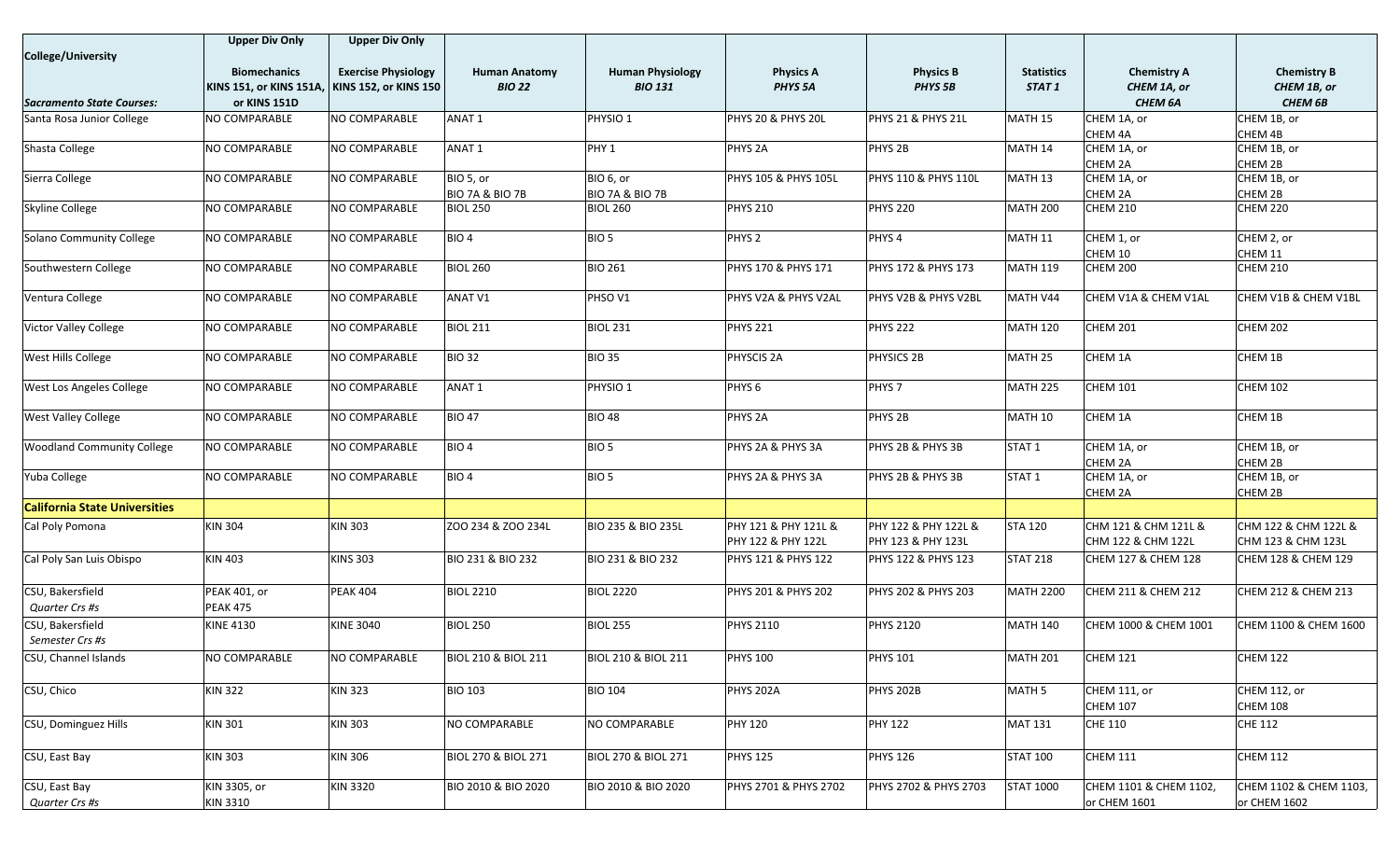|                                 | <b>Upper Div Only</b>   | <b>Upper Div Only</b>        |                                   |                                        |                                    |                                 |                     |                                                   |                                 |
|---------------------------------|-------------------------|------------------------------|-----------------------------------|----------------------------------------|------------------------------------|---------------------------------|---------------------|---------------------------------------------------|---------------------------------|
| <b>College/University</b>       |                         |                              |                                   |                                        |                                    |                                 |                     |                                                   |                                 |
|                                 | <b>Biomechanics</b>     | <b>Exercise Physiology</b>   | <b>Human Anatomy</b>              | <b>Human Physiology</b>                | <b>Physics A</b>                   | <b>Physics B</b>                | <b>Statistics</b>   | <b>Chemistry A</b>                                | <b>Chemistry B</b>              |
|                                 | KINS 151, or KINS 151A, | <b>KINS 152, or KINS 150</b> | <b>BIO 22</b>                     | <b>BIO 131</b>                         | PHYS <sub>5A</sub>                 | <b>PHYS 5B</b>                  | STAT 1              | CHEM 1A, or                                       | CHEM 1B, or                     |
| Sacramento State Courses:       | or KINS 151D            |                              |                                   |                                        |                                    |                                 |                     | <b>CHEM 6A</b>                                    | <b>CHEM 6B</b>                  |
| CSU, Fresno                     | <b>KINES 116, or</b>    | <b>KINES 118</b>             | PHYAN 64                          | PHYAN <sub>65</sub>                    | PHYS <sub>2A</sub>                 | PHYS <sub>2B</sub>              | MATH 11             | CHEM 1A, or                                       | CHEM 1B, or                     |
| (Fresno State)                  | KINES 137, or           |                              |                                   |                                        |                                    |                                 |                     | CHEM 3A                                           | CHEM 3B                         |
|                                 | <b>PEAK 401</b>         |                              |                                   |                                        |                                    |                                 |                     |                                                   |                                 |
| CSU, Fullerton                  | <b>KNES 361, or</b>     | <b>KNES 348</b>              | <b>BIO 361</b>                    | <b>BIO 310 &amp; BIO 310L</b>          | PHYS 211 & PHYS 211L               | <b>PHYS 212 &amp; PHYS 212L</b> | MATH 120            | CHEM 120A                                         | CHEM 120B                       |
|                                 | <b>KNES 461</b>         |                              |                                   |                                        |                                    |                                 |                     |                                                   |                                 |
| CSU, Humboldt                   | KINS 380, or            | <b>KINS 379</b>              | ZOOL 270                          | ZOOL 113                               | <b>PHYX 106</b>                    | <b>PHYX 107</b>                 | <b>STAT 108</b>     | <b>CHEM 109</b>                                   | <b>CHEM 110</b>                 |
| (Humboldt State Univ)           | <b>KINS 386</b>         |                              |                                   |                                        |                                    |                                 |                     |                                                   |                                 |
| CSU, Long Beach                 | <b>KPE 300</b>          | <b>KPE 301</b>               | <b>BIOL 208</b>                   | <b>BIOL 207</b>                        | <b>PHYS 100A</b>                   | <b>PHYS 100B</b>                | <b>BIOL 260, or</b> | CHEM 111A                                         | CHEM 111B                       |
|                                 |                         |                              |                                   |                                        |                                    |                                 | KIN 483             |                                                   |                                 |
| CSU, Los Angeles                | <b>KIN 3400</b>         | KIN 3600                     | <b>BIOL 2010 &amp; BIOL 2020</b>  | BIOL 2010 & BIOL 2020                  | <b>PHYS 1100</b>                   | <b>PHYS 1200</b>                | <b>MATH 2740</b>    | <b>CHEM 1100</b>                                  | <b>CHEM 1110</b>                |
| CSU, Monterey Bay               | <b>KIN 430</b>          | KIN 390, or                  | KIN 370 & KIN 370L &              | KIN 370 & KIN 370L &                   | <b>PHYS 220</b>                    | <b>PHYS 221</b>                 | <b>MATH 200</b>     | CHEM 110 & CHEM 110L                              | <b>CHEM 111 &amp; CHEM 111L</b> |
|                                 |                         | <b>KIN 420</b>               | KIN 371 & KIN 371L                | KIN 371 & KIN 371L                     |                                    |                                 |                     |                                                   |                                 |
| CSU, Northridge                 | <b>KIN 345</b>          | <b>KIN 346</b>               | <b>BIOL 211 &amp; BIOL 212</b>    | <b>BIOL 281 &amp; BIOL 282</b>         | PHYS 100A & PHYS 100AL             | PHYS 100B & PHYS 100BL          | <b>MATH 140</b>     | CHEM 101 & CHEM 101L                              | CHEM 102 & CHEM 102L            |
| CSU, San Bernardino             | <b>KINE 480</b>         | <b>KINE 481</b>              | BIOL 223 & BIO 224                | <b>BIOL 223 &amp; BIO 224</b>          | PHYS 121 & PHYS 122 &              | PHYS 121 & PHYS 122 &           | ADMN 210            | <b>CHEM 215</b>                                   | <b>CHEM 216</b>                 |
|                                 |                         |                              |                                   |                                        | <b>PHYS 123</b>                    | <b>PHYS 123</b>                 |                     |                                                   |                                 |
| CSU, San Diego                  | ENS 303, or             | <b>ENS 304</b>               | <b>BIOL 212</b>                   | BIOL 336 & BIOL 436, or                | PHYS 180A & PHYS 182A              | PHYS 180B & PHYS 182B           | STAT 119, or        | <b>CHEM 200</b>                                   | <b>CHEM 201</b>                 |
| (San Diego State Univ)          | <b>ENS 306</b>          |                              |                                   | BIOL 261, or BIOL 590                  |                                    |                                 | <b>ENS 305</b>      |                                                   |                                 |
| CSU, San Francisco              | KIN 350, or KIN 485,    | KIN 482 & KIN 483            | <b>BIOL 220</b>                   | BIOL 212 & BIOL 213                    | PHYS 111 & PHYS 112                | PHYS 121 & PHYS 122             | MATH 124            | <b>CHEM 115</b>                                   | CHEM 215 & CHEM 216             |
| (San Francisco State Univ)      | or KIN 730              |                              |                                   |                                        |                                    |                                 |                     |                                                   |                                 |
| CSU, San Jose                   | <b>KIN 158</b>          | <b>KINS 155</b>              | <b>BIO 65</b>                     | <b>BIO 66</b>                          | PHYS <sub>2A</sub>                 | PHYS <sub>2B</sub>              | STAT 95             | CHEM 1A                                           | CHEM 1B                         |
| (San Jose State Univ)           |                         |                              |                                   |                                        |                                    |                                 |                     |                                                   |                                 |
| CSU, San Marcos                 | <b>KINE 300, or</b>     | <b>KINE 326</b>              | <b>BIOL 175 &amp; BIOL 176 OR</b> | <b>BIOL 175 &amp; BIOL 176 OR</b>      | PHYS 101, or PHYS 201, or          | PHYS 102, or PHYS 202, or       | <b>KINE 303</b>     | CHEM 150 & CHEM 150L                              | CHEM 160 & CHEM 175L            |
|                                 | <b>KINE 425</b>         |                              | <b>BIOL 177 &amp; BIOL 178</b>    | BIOL 177 & BIOL 178                    | <b>PHYS 205</b>                    | <b>PHYS 206</b>                 |                     |                                                   |                                 |
| CSU, Sonoma                     | <b>KIN 350</b>          | <b>KIN 360</b>               | <b>BOL 220</b>                    | <b>BIOL 224</b>                        | PHYS 210A & PHYS 209A              | PHYS 210B & PHYS 209B           | <b>MATH 165</b>     | CHEM 115A                                         | CHEM 115B                       |
| (Sonoma State Univ)             |                         |                              |                                   |                                        |                                    |                                 |                     |                                                   |                                 |
| CSU, Stanislaus                 | KINS 4400, or           | <b>KINS 4500</b>             | ZOOL 2250                         | ZOOL 2235                              | PHYS 2250 & PHYS 2252,             | PHYS 2260 & PHYS 2262           | MATH 1600,          | CHEM 1100 & CHEM 1102                             | CHEM 1110 & CHEM 1112           |
| (Stanislaus State)              | <b>KINS 4700</b>        |                              |                                   |                                        | or PHYS 2100                       | or PHYS 2110                    | or MATH 1620        |                                                   |                                 |
| <b>University of California</b> |                         |                              |                                   |                                        |                                    |                                 |                     |                                                   |                                 |
| <b>UC Berkeley</b>              | <b>IB C125L</b>         | <b>IB 123AL</b>              | <b>IB 131 &amp; IB 131L</b>       | IB 132 & IB 132L, or                   | PHYS 8A                            | PHYS 8B                         | MATH 13             | CHEM 1A & CHEM 1AL                                | CHEM 1B & CHEM 1BL              |
| <b>UC Davis</b>                 | EXB 103, or             | EXS 101, or                  | EXB 106 & EXB 106L, or            | MCB 32 & MCB 32L<br>NPB 101 & NPB 101L | PHYS 7A & PHYS 7B                  | PHYS 7B & PHYS 7C               | STAT <sub>13</sub>  | CHEM 2A & CHEM 2B                                 | CHEM 2B & CHEM 2C               |
|                                 | NEPHB 109               | EXB 112                      | CHA 101 & CHA 101L                |                                        |                                    |                                 |                     |                                                   |                                 |
| UC Irvine                       | NO COMPARABLE           | BIOSCI 183                   | BIOSCI 170                        | BIOSCI 109 & BIOSCI 112L               | <b>PHYS 3A &amp; PHYS 3B &amp;</b> | PHYS 3B & PHYS 3LB &            | STATS 7, or         | CHEM 1A & CHEM 1LA &                              | CHEM 1B & CHEM 1LB &            |
|                                 |                         |                              |                                   |                                        | PHYS 3LB                           | PHYS 3C & PHYS 3LC              | STATS 120A          | CHEM 1B & CHEM 1LB                                | CHEM 1C & CHEM 1LC              |
| <b>UC Los Angeles</b>           | PHYSCI C152             | NO COMPARABLE                | PHYSCI 13                         | PHYSCI <sub>3</sub>                    | PHYS 6A & PHYS 6B                  | PHYS 6B & PHYS 6C               | STATS 12            | CHEM 20A & CHEM 20AL &                            | CHEM 20B & CHEM 20BL &          |
|                                 |                         |                              |                                   |                                        |                                    |                                 |                     | CHEM 20B & CHEM 20BL                              | CHEM 20C & CHEM 20CL            |
|                                 |                         |                              |                                   |                                        |                                    |                                 |                     | or CHEM 14A & CHEM 14AL & or CHEM 14B & CHEM 14BL |                                 |
|                                 |                         |                              |                                   |                                        |                                    |                                 |                     | CHEM 14B & CHEM 14BL                              | & CHEM 14C & CHEM 14CL          |
| <b>UC Merced</b>                | NO COMPARABLE           | NO COMPARABLE                | <b>BIO 164</b>                    | <b>BIO 161</b>                         | PHYS 008 & PHYS 009, or            | PHYS 009 & PHYS 010, or         | MATH 018, or        | <b>CHEM 002</b>                                   | CHEM 010                        |
|                                 |                         |                              |                                   |                                        | <b>PHYS 018</b>                    | <b>PHYS 019</b>                 | <b>MATH 032</b>     |                                                   |                                 |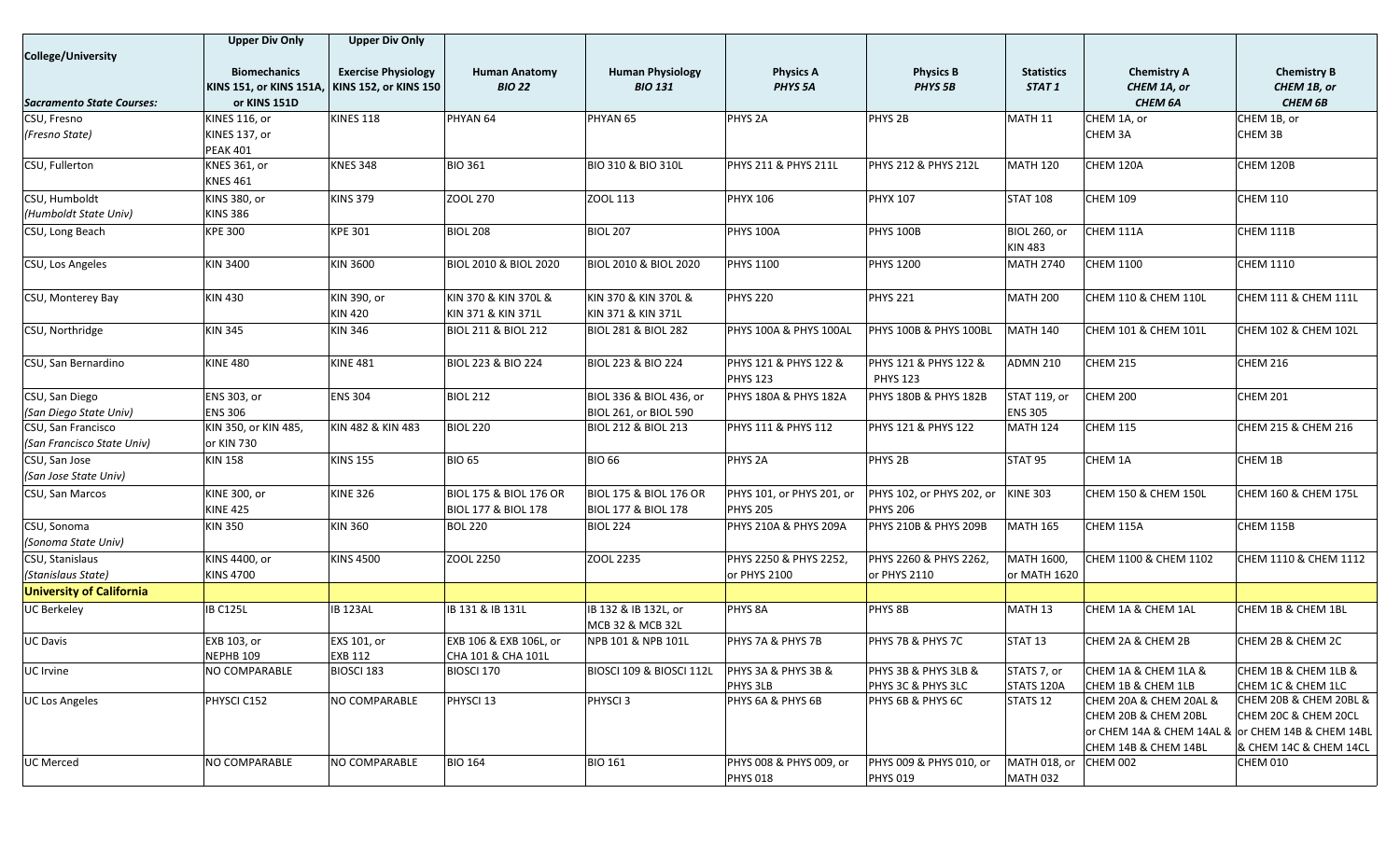|                                                 | <b>Upper Div Only</b>                         | <b>Upper Div Only</b>      |                                            |                                                 |                                 |                         |                    |                        |                        |
|-------------------------------------------------|-----------------------------------------------|----------------------------|--------------------------------------------|-------------------------------------------------|---------------------------------|-------------------------|--------------------|------------------------|------------------------|
| College/University                              |                                               |                            |                                            |                                                 |                                 |                         |                    |                        |                        |
|                                                 | <b>Biomechanics</b>                           | <b>Exercise Physiology</b> | <b>Human Anatomy</b>                       | <b>Human Physiology</b>                         | <b>Physics A</b>                | <b>Physics B</b>        | <b>Statistics</b>  | <b>Chemistry A</b>     | <b>Chemistry B</b>     |
|                                                 | KINS 151, or KINS 151A, KINS 152, or KINS 150 |                            | <b>BIO 22</b>                              | <b>BIO 131</b>                                  | PHYS <sub>5A</sub>              | PHYS <sub>5B</sub>      | STAT 1             | CHEM 1A, or            | CHEM 1B, or            |
| <b>Sacramento State Courses:</b>                | or KINS 151D                                  |                            |                                            |                                                 |                                 |                         |                    | CHEM 6A                | <b>CHEM 6B</b>         |
| UC Riverside                                    | NO COMPARABLE                                 | NO COMPARABLE              | BIO 161A, or BIO 161B, or                  | BIO 171A & BIO 171B & BIO PHYS 2A & PHYS L02A & |                                 | PHYS 2B & PHYS LO2B &   | STAT 40, or        | CHEM 1A & CHEM 1B      | CHEM 1B & CHEM 1C      |
|                                                 |                                               |                            | <b>BMSC 200A &amp; BMSC 200B</b>           | 171L, or                                        | PHYS 2B & PHYS LO2B             | PHYS 2C & PHYS L02C     | STAT <sub>48</sub> |                        |                        |
|                                                 |                                               |                            |                                            | <b>BMSC 200A &amp; BMSC 200B</b>                |                                 |                         |                    |                        |                        |
| <b>UC San Diego</b>                             | <b>BENG 110</b>                               | <b>BIPN 108</b>            | NO COMPARABLE                              | BILD 26, or BIPN 100                            | PHYS 1A & PHYS 1AL &            | PHYS 1B & PHYS 1BL &    | MATH 11            | CHEM 6A & CHEM 6B &    | CHEM 6B & CHEM 6C &    |
|                                                 |                                               |                            |                                            |                                                 | PHYS 1B & PHYS 1BL              | PHYS 1C & PHYS 1CL      |                    | CHEM 7L                | CHEM 7L                |
| <b>UC Santa Barbara</b>                         | NO COMPARABLE                                 | NO COMPARABLE              | MCDB 25 & MCBD 25L, or                     | MCDB 40 & MCDB 40L, or                          | PHYS 6A & PHYS 6AL, &           | PHYS 6B & PHYS 6BL, &   | STAT <sub>5</sub>  | CHEM 1A & CHEM 1AL, &  | CHEM 1B & CHEM 1BL, &  |
|                                                 |                                               |                            | EEMB 25 & EEMB 25L                         | <b>MCDB 111</b>                                 | PHYS 6B & PHYS 6BL              | PHYS 6C & PHYS 6CL      |                    | CHEM 1B & CHEM 1BL     | CHEM 1C & CHEM 1CL     |
| <b>UC Santa Cruz</b>                            | NO COMPARABLE                                 |                            | BIOE 133 & BIOE 133L  BIOL 135 & BIOL 135L | <b>BIOL 130 &amp; BIOL 130L</b>                 | PHYS 5A & PHYS 5L &             | PHYS 5B & PHYS 5M &     | AMS <sub>5</sub>   | CHEM 1A & CHEM 1M &    | CHEM 1B & CHEM 1C &    |
|                                                 |                                               |                            |                                            |                                                 | PHYS 5B & PHYS 5M               | PHYS 5C & PHYS 5N       |                    | CHEM 1B                | CHEM 1N                |
| <b>Private California Colleges/Universities</b> |                                               |                            |                                            |                                                 |                                 |                         |                    |                        |                        |
| Azusa Pacific Univ                              | <b>AES 364</b>                                | AES 363                    | <b>BIOL 250</b>                            | <b>BIOL 251</b>                                 | <b>PHYC 151</b>                 | <b>PHYC 152</b>         | <b>STAT 280</b>    | <b>CHEM 151</b>        | <b>CHEM 152, or</b>    |
|                                                 |                                               |                            |                                            |                                                 |                                 |                         |                    |                        | <b>CHEM 240</b>        |
| California Lutheran                             | <b>EXSC 301</b>                               | <b>EXCS 470</b>            | <b>BIOL 223</b>                            | <b>BIOL 224</b>                                 | <b>PHYS 201</b>                 | <b>PHYS 202</b>         | EXSC 325 or        | CHEM 151 & CHEM 151L   | CHEM 152 & CHEM 152L   |
|                                                 |                                               |                            |                                            |                                                 |                                 |                         | <b>MATH 231</b>    |                        |                        |
| Chapman Univ                                    | AHP 301 & AHP 301L                            | <b>HSK 350</b>             | <b>HSK 210</b>                             | HSK 365 & HSK 366                               | <b>PHYS 107</b>                 | <b>PHYS 108</b>         | Math 203, or       | CHEM 140 & CHEM 140L   | CHEM 150 & CHEM 150L   |
|                                                 |                                               |                            |                                            |                                                 |                                 |                         | <b>PSY 203</b>     |                        |                        |
| Fresno Pacific Univ                             | KIN 401                                       | <b>KIN 406</b>             | <b>BIOL 331</b>                            | <b>BIOL 332</b>                                 | <b>PHYS 120</b>                 | <b>PHYS 121</b>         | <b>MATH 311</b>    | CHEM 101 & 101L or     | CHEM 102 & 102L or     |
|                                                 |                                               |                            |                                            |                                                 |                                 |                         |                    | Chem 103 & 103L        | Chem 104 & 104L        |
| La Sierra Univ                                  | <b>EXSC 424</b>                               | <b>EXSC 426</b>            | <b>BIOL 131 &amp; BIOL 132</b>             | <b>BIOL 131 &amp; BIOL 132</b>                  | PHYS 231 & PHYS 231L &          | PHYS 232 & PHYS 232L &  | <b>MATH 155</b>    | CHEM 111 & CHEM 111A & | CHEM 112 & CHEM 112A & |
|                                                 |                                               |                            |                                            |                                                 | <b>PHYS 232 &amp; PHYS 232L</b> | PHYS 233 & PHYS 233L    |                    | CHEM 112 & CHEM 112A   | CHEM 113 & CHEM 113A   |
| Loyola Marymount Univ                           | HHSC 380 or<br><b>HHSC 480</b>                | <b>HHSC 475</b>            | HHSC 155 & HHSC 156                        | HHSC 255 & HHSC 256                             | <b>PHYS 253</b>                 | <b>PHYS 254</b>         | <b>MATH 104</b>    | CHEM 220 & CHEM 221    | CHEM 222 & CHEM 223    |
| Saint Mary's College                            | <b>KINES 102</b>                              | <b>KIN 110</b>             | BIO 15 & BIO 16                            | BIO 25 & BIO 26                                 | PHYS <sub>10</sub>              | PHYS <sub>11</sub>      | MATH 4             | CHEM 8 & CHEM 9        | CHEM 10 & CHEM 11      |
|                                                 |                                               |                            |                                            |                                                 |                                 |                         |                    |                        |                        |
| Simpson University                              | <b>KINS 3300</b>                              | <b>KINS 3100</b>           | <b>BIOL 1310</b>                           | <b>BIOL 1320</b>                                | <b>PHYS 2110</b>                | <b>PHYS 2120</b>        | <b>MATH 2610</b>   | <b>CHEM 1510</b>       | <b>CHEM 1520</b>       |
| Univ of La Verne                                | MSS 455                                       | <b>KINE 456</b>            | <b>BIOL 343</b>                            | <b>BIOL 344</b>                                 | <b>PHYS 201</b>                 | <b>PHYS 202</b>         | <b>KINE 345</b>    | <b>CHEM 201</b>        | <b>CHEM 202</b>        |
| Univ of San Francisco                           | <b>KIN 350</b>                                | KIN 310                    | BIOL 113 & BIOL 114 or                     | BIOL 115 & BIOL 116 or                          | <b>PHYS 110 &amp; PHYS 110L</b> | PHYS 210 & PHYS 210L    | <b>KIN 200</b>     | CHEM 111 & CHEM 112    | CHEM 113 & CHEM 114    |
| Univ of the Pacific                             | <b>SPTS 133</b>                               | SPTS 129 or SPTS 147       | <b>BIOL 365 &amp; BIOL 366</b><br>BIOL 71  | <b>BIOL 320 &amp; BIOL 321</b><br>BIOL 81       | PHYS <sub>23</sub>              | PHYS <sub>25</sub>      | MATH 37            | CHEM 27                | CHEM 25                |
|                                                 |                                               |                            |                                            |                                                 |                                 |                         |                    |                        |                        |
| William Jessup Univ                             | <b>KINE 345</b>                               | <b>KINE 353</b>            | <b>BIOL 225 &amp; BIOL 225L</b>            | BIOL 246 & BIOL 246L or                         | PHYS 101 & PHYS 101L or         | PHYS 111 & PHYS 111L or | <b>MATH 120</b>    | CHEM 110 & CHEM 110L   | CHEM 111 & CHEM 111L   |
|                                                 |                                               |                            |                                            | <b>BIOL 346</b>                                 | PHYS 102 & PHYS 102L            | PHYS 112 & PHYS 112L    |                    |                        |                        |
| <b>Out-of-State Colleges/Universities</b>       |                                               |                            |                                            |                                                 |                                 |                         |                    |                        |                        |
| Alma College                                    | IPH 345 & IPH 346                             | <b>IPH 327</b>             | <b>IPH 344</b>                             | <b>IPH 225</b>                                  | <b>PHY 112</b>                  | <b>PHY 113</b>          | MTH 116            | <b>CHM 115</b>         | <b>CHM 223</b>         |
| Arizona State Univ                              | <b>KIN 335</b>                                | <b>KIN 340</b>             | BIO 201 & BIO 202                          | BIO 201 & BIO 202                               | PHY 111 & PHY 113               | PHY 112 & PHY 114       | <b>STP 226</b>     | <b>CHM 113</b>         | <b>CHM 116</b>         |
| <b>Boise State</b>                              | KINES 370 & KINES 371                         | KINES 330 & KINES<br>331   | <b>BIOL 227 &amp; BIOL 228</b>             | <b>BIOL 227 &amp; BIOL 228</b>                  | <b>PHYS 111</b>                 | <b>PHYS 112</b>         | <b>MATH 254</b>    | CHEM 111 & CHEM 111L   | CHEM 112 & CHEM 112A   |
| Colorado Univ Boulder                           | <b>IPHY 4540</b>                              | <b>IPHY 4650</b>           | IPHY 3410 & IPHY 3415                      | IPHY 3430 & IPHY 3435                           | <b>PHYS 1110</b>                | <b>PHYS 1120</b>        | <b>IPHY 2800</b>   | CHEM 1113 & CHEM 1114  | CHEM 1133 & CHEM 1134  |
| Fort Lewis College                              | ES 335                                        | <b>ES 360</b>              | <b>BIO 233</b>                             | <b>BIO 234</b>                                  | <b>PHYS 201</b>                 | <b>PHYS 202</b>         | <b>MATH 201</b>    | CHEM 150               | <b>CHEM 151</b>        |